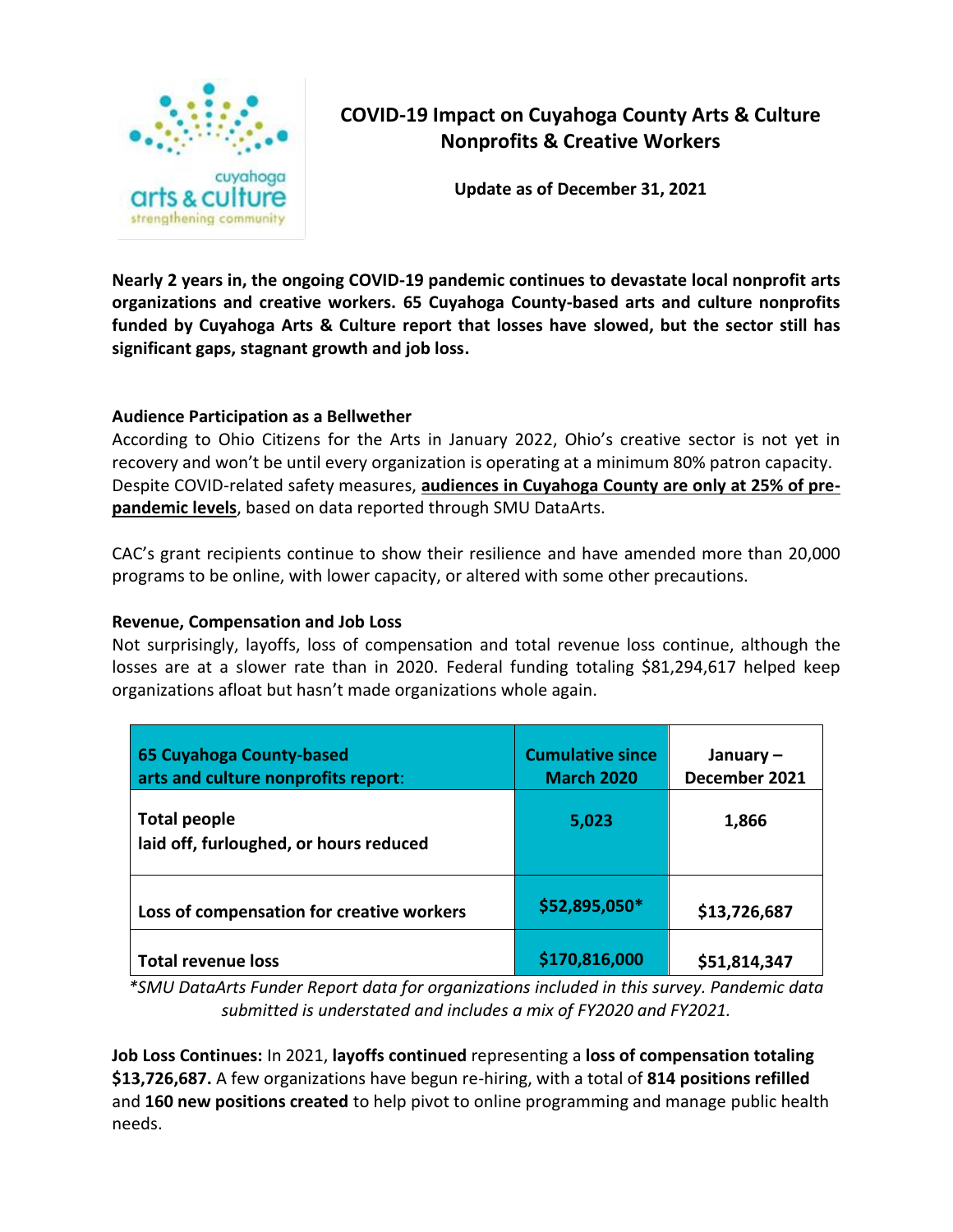**Revenue Loss Continues: In 2021, organizations lost \$51,814,347** in earned (ticket sales, admissions, donations, etc.) and contributed revenue. According to data submitted to SMU DataArts, earned revenue has decreased by a startling **65%** compared to pre-pandemic levels.



**Programs and Services Transformed: 1,618 programs and activities were canceled** or put on hold in 2021, (8,159 since the pandemic started). More than 20,000 events or activities were amended to be online, outdoors, with lower capacity, or altered with other pandemic-era considerations. Despite less income and staffing capacity, organizations are continuing to connect with their communities in new ways.

### **Some Bright Spots**

- Audience participants say they appreciate COVID safety protocols at venues and the flexibility to participate from home online.
- Online programming has allowed organizations to reach new audiences in Cuyahoga County and across the country.

### **CAC's Ongoing COVID Response**

Despite its own revenue declining, CAC will maintain steady funding in 2022, awarding \$12m to 251 arts nonprofits. CAC is working in partnership with Assembly for the Arts and Ohio Citizens for the Arts to advocate for City, County, and State American Rescue Plan Act (ARPA) funding that will help recover jobs and support thousands of workers in the creative economy.